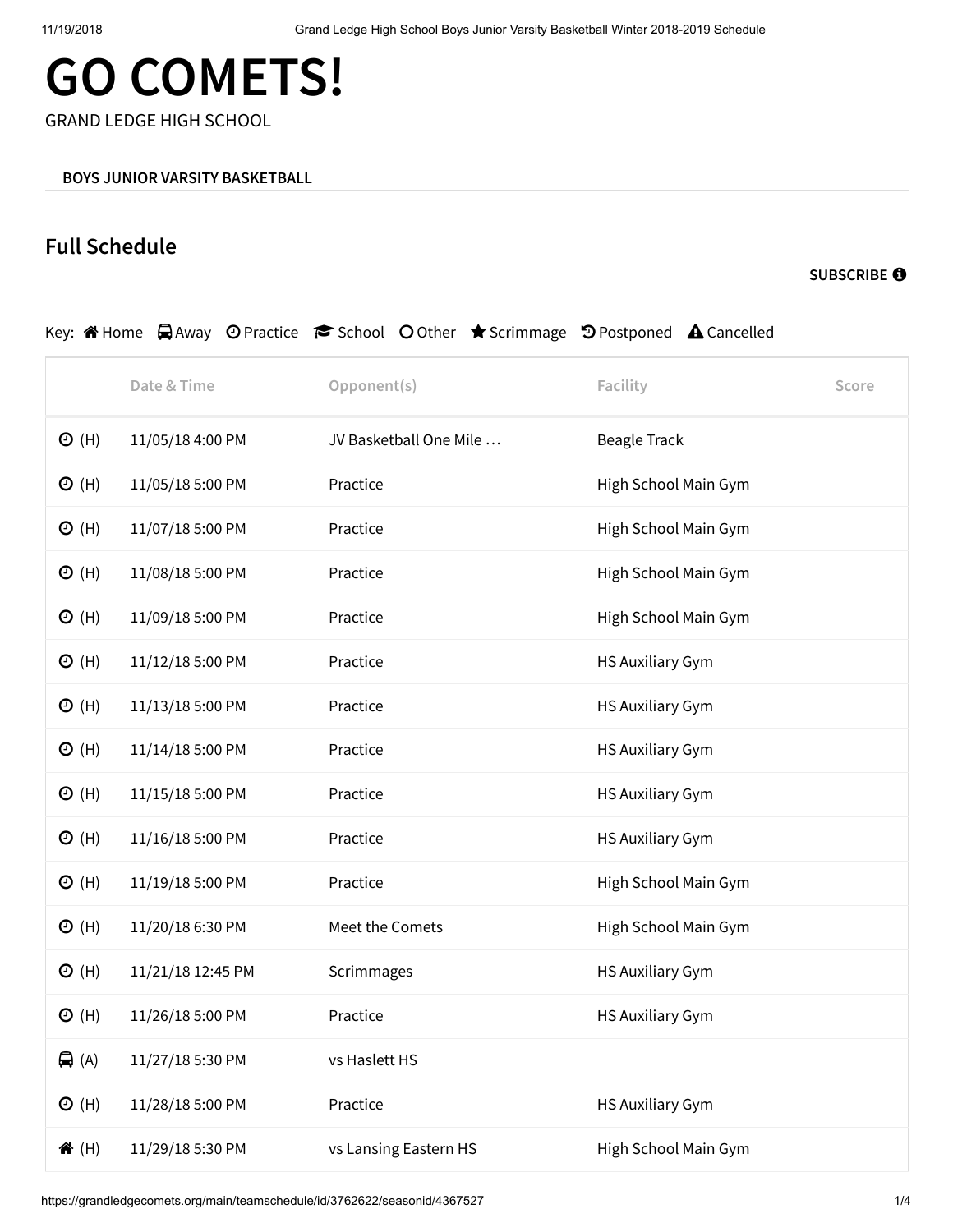11/19/2018 Grand Ledge High School Boys Junior Varsity Basketball Winter 2018-2019 Schedule

|                   | Date & Time       | Opponent(s)           | Facility                | Score |
|-------------------|-------------------|-----------------------|-------------------------|-------|
| $\odot$ (H)       | 11/30/18 5:00 PM  | Practice              | <b>HS Auxiliary Gym</b> |       |
| <b>谷</b> (H)      | 11/30/18 5:30 PM  | vs Everett HS         | High School Main Gym    |       |
| $\Theta$ (H)      | 12/03/18 3:00 PM  | Practice              | High School Main Gym    |       |
| $\Theta$ (H)      | 12/04/18 5:00 PM  | Practice              | HS Auxiliary Gym        |       |
| $\Theta$ (H)      | 12/05/18 7:00 PM  | Practice              | HS Auxiliary Gym        |       |
| <b>谷</b> (H)      | 12/06/18 7:00 PM  | vs Okemos HS          | High School Main Gym    |       |
| $\Theta$ (H)      | 12/07/18 3:00 PM  | Practice              | High School Main Gym    |       |
| $\odot$ (H)       | 12/08/18 1:00 PM  | Crossfit              |                         |       |
| $\Theta$ (H)      | 12/10/18 5:00 PM  | Practice              | HS Auxiliary Gym        |       |
| <b>谷</b> (H)      | 12/11/18 5:30 PM  | vs J.W. Sexton HS     | High School Main Gym    |       |
| $\Theta$ (H)      | 12/12/18 5:00 PM  | Practice              | HS Auxiliary Gym        |       |
| $\bigoplus$ (A)   | 12/13/18 7:00 PM  | vs Waverly Senior HS  |                         |       |
| $\Theta$ (H)      | 12/14/18 3:00 PM  | Practice              | HS Auxiliary Gym        |       |
| $\Theta$ (H)      | 12/15/18 1:00 PM  | Crossfit              |                         |       |
| $\Theta$ (H)      | 12/17/18 5:00 PM  | Practice              | High School Main Gym    |       |
| <b>谷</b> (H)      | 12/18/18 5:30 PM  | vs Mount Pleasant HS  | High School Main Gym    |       |
| $\odot$ (H)       | 12/19/18 5:00 PM  | Practice              | High School Main Gym    |       |
| $\Theta$ (H)      | 12/20/18 5:00 PM  | Practice              | High School Main Gym    |       |
| $\Theta$ (H)      | 12/21/18 5:00 PM  | Practice              | High School Main Gym    |       |
| $\Theta$ (H)      | 12/22/18 1:00 PM  | Crossfit              |                         |       |
| $\Theta$ (H)      | 12/27/18 5:00 PM  | Practice              | HS Auxiliary Gym        |       |
| $\mathbf{\Theta}$ | 12/28/18 10:00 AM | Boys Basketball Scrim | High School Main Gym    |       |
| $\Theta$ (H)      | 12/29/18 12:00 PM | Crossfit              |                         |       |
| $\Theta$ (H)      | 01/02/19 5:00 PM  | Practice              | HS Auxiliary Gym        |       |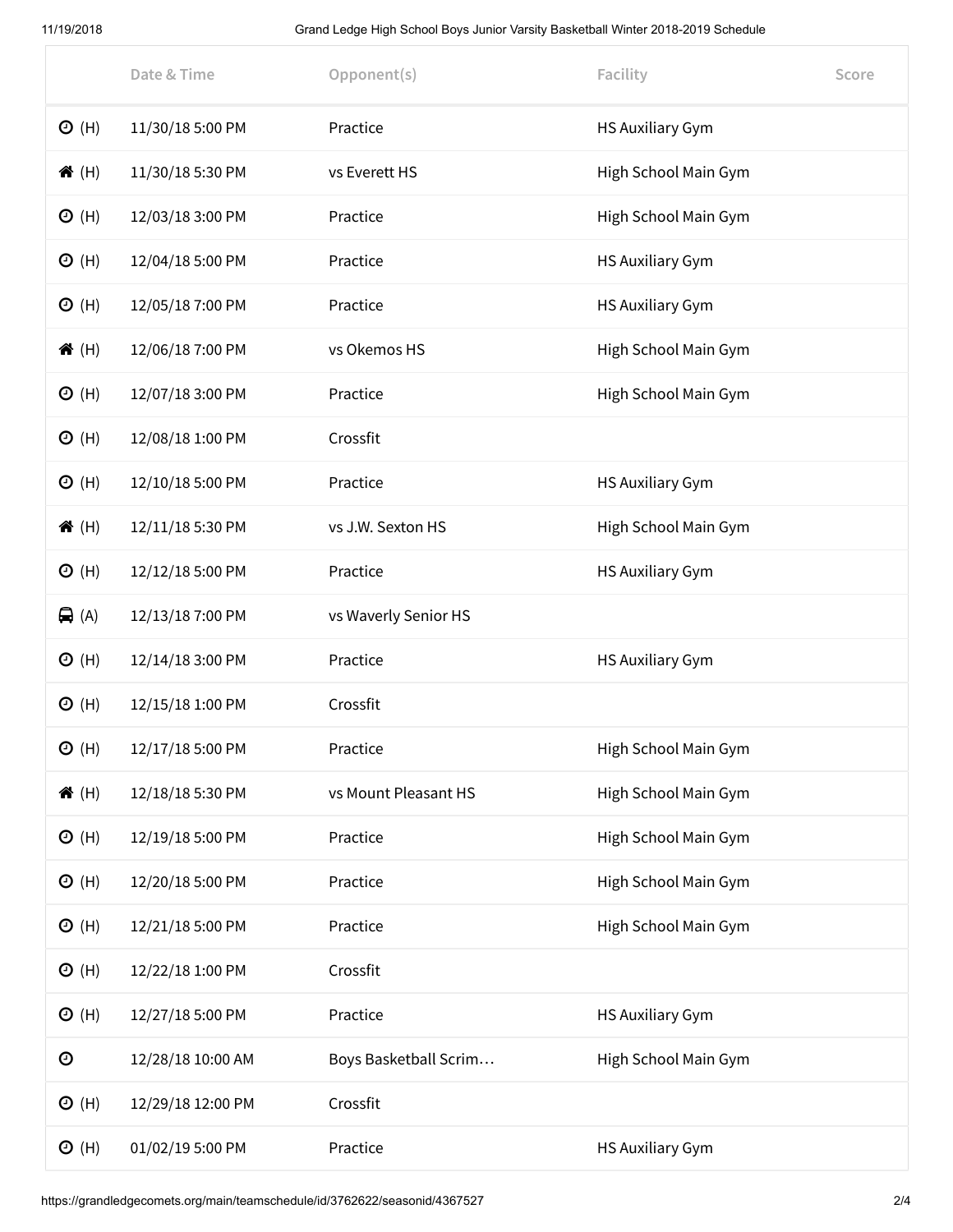11/19/2018 Grand Ledge High School Boys Junior Varsity Basketball Winter 2018-2019 Schedule

|                 | Date & Time      | Opponent(s)          | Facility             | Score |
|-----------------|------------------|----------------------|----------------------|-------|
| $\Theta$ (H)    | 01/03/19 5:00 PM | Practice             | High School Main Gym |       |
| $\Theta$ (H)    | 01/04/19 5:00 PM | Practice             | HS Auxiliary Gym     |       |
| <b>谷</b> (H)    | 01/07/19 7:00 PM | vs Everett HS        | High School Main Gym |       |
| $\Theta$ (H)    | 01/08/19 3:00 PM | Practice             | HS Auxiliary Gym     |       |
| $\Theta$ (H)    | 01/09/19 5:00 PM | Practice             | HS Auxiliary Gym     |       |
| $\bigoplus$ (A) | 01/10/19 7:00 PM | vs East Lansing HS   |                      |       |
| $\Theta$ (H)    | 01/11/19 3:00 PM | Practice             | HS Auxiliary Gym     |       |
| $\odot$ (H)     | 01/12/19 1:00 PM | Crossfit             |                      |       |
| $\bigoplus$ (A) | 01/14/19 7:00 PM | vs Dewitt HS         |                      |       |
| $\Theta$ (H)    | 01/15/19 3:00 PM | Practice             | High School Main Gym |       |
| $\Theta$ (H)    | 01/16/19 7:00 PM | Practice             | HS Auxiliary Gym     |       |
| <b>谷</b> (H)    | 01/17/19 7:00 PM | vs Holt Senior HS    | High School Main Gym |       |
| $\Theta$ (H)    | 01/18/19 3:00 PM | Practice             | High School Main Gym |       |
| $\Theta$ (H)    | 01/22/19 5:00 PM | Practice             | HS Auxiliary Gym     |       |
| O(H)            | 01/23/19 7:30 PM | Practice             | Hayes M.S. gym       |       |
| $\bigoplus$ (A) | 01/24/19 7:00 PM | vs Okemos HS         |                      |       |
| $\Theta$ (H)    | 01/25/19 3:00 PM | Practice             | HS Auxiliary Gym     |       |
| $\odot$ (H)     | 01/26/19 1:00 PM | Crossfit             |                      |       |
| <b>谷</b> (H)    | 01/28/19 7:00 PM | vs Waverly Senior HS | High School Main Gym |       |
| $\Theta$ (H)    | 01/30/19 7:00 PM | Practice             | HS Auxiliary Gym     |       |
| $\odot$ (H)     | 01/31/19 5:00 PM | Practice             | High School Main Gym |       |
| $\Theta$ (H)    | 02/01/19 5:00 PM | Practice             | High School Main Gym |       |
| $\odot$ (H)     | 02/04/19 5:00 PM | Practice             | HS Auxiliary Gym     |       |
| $\bigoplus$ (A) | 02/05/19 5:30 PM | vs Coldwater HS      |                      |       |